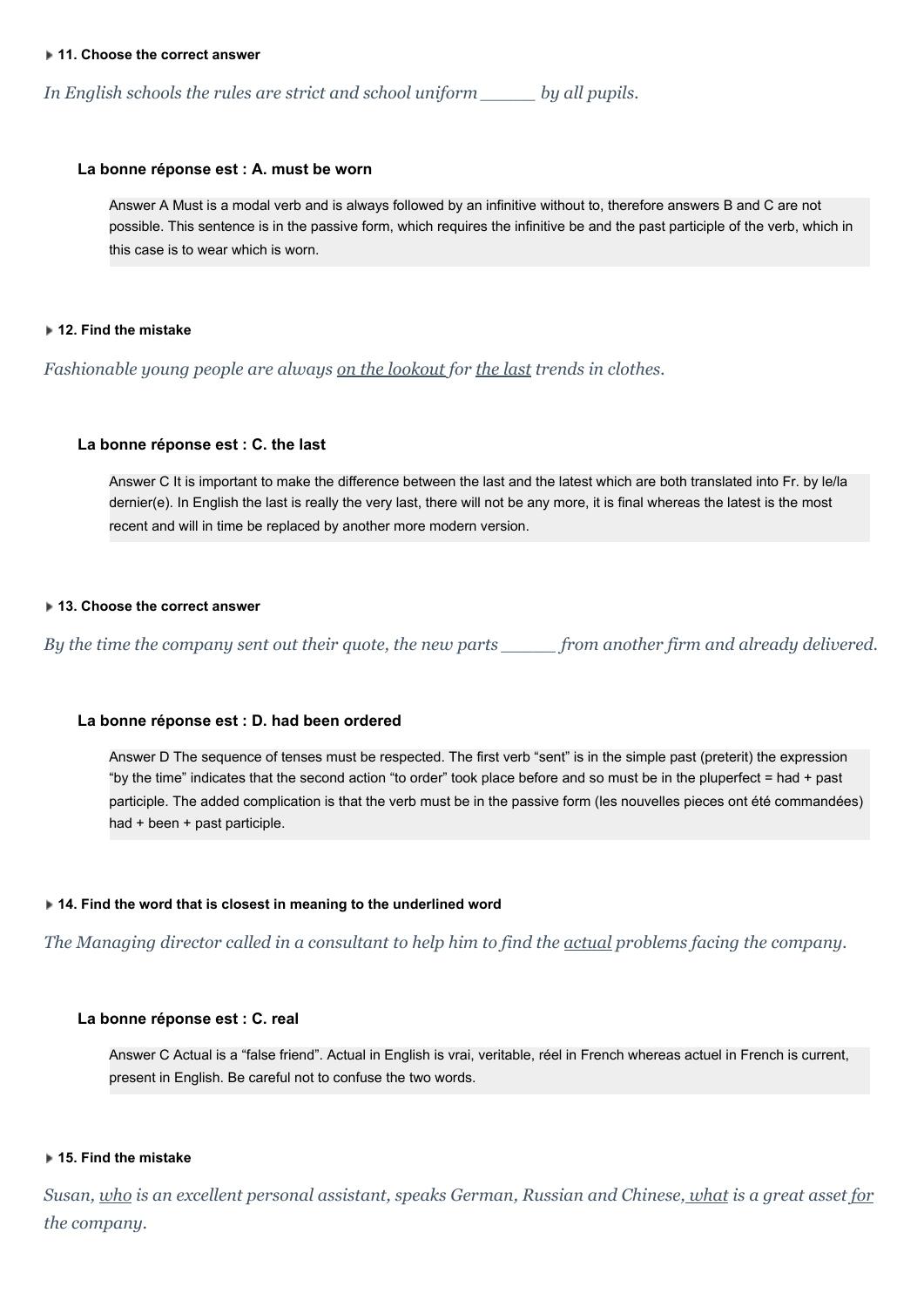# **La bonne réponse est : C. what**

Answer C Who is the relative pronoun for a person, subject of the verb so Susan, who is correct. An is the correct indefinite article to use in front of a vowel, so an excellent is correct. What and which are relative pronouns and are used to translate "ce que" and "ce qui" however which refers to information that has already been stated in the sentence whereas what introduces the information that follows.

## **16. Choose the correct answer**

*The CEO \_\_\_\_\_ calling a meeting of all employees once a month.*

## **La bonne réponse est : A. is used to**

Answer A Don't confuse used to + infinitive which expresses an action that someone was in the habit of doing in the past but which he no longer does and to be used to + …ing which expresses an action that someone is in the habit of doing now in the present.

# **17. Find the word that is closest in meaning to the underlined word**

*When the new Chief Financial Of icer arrived he decided to ditch the old method of working.*

## **La bonne réponse est : B. to do away with**

Answer B More phrasal verbs to learn ! To send away = renvoyer, congédier, to do away with = en finir avec, se débarasser de, to make away with = voler, dérober, to get away with = s'en sortir en toute impunité, se tirer d'une situation sans être inquiété

# **18. Find the mistake**

His team holds it's annual Christmas party in our restaurant on their last day before the bank holiday.

# **La bonne réponse est : B. it's**

Answer B Be careful to make the difference between its the possessive adjective and it's the contraction of it is. In this sentence we need to use the possessive adjective. Also look out for nouns like team, staff, crew, family etc. which can be used as singular nouns or plural nouns. This is why their when referring to the team is correct.

### **19. Which word completes this sentence correctly ?**

*John is a real danger on the road, he always drives \_\_\_\_\_*